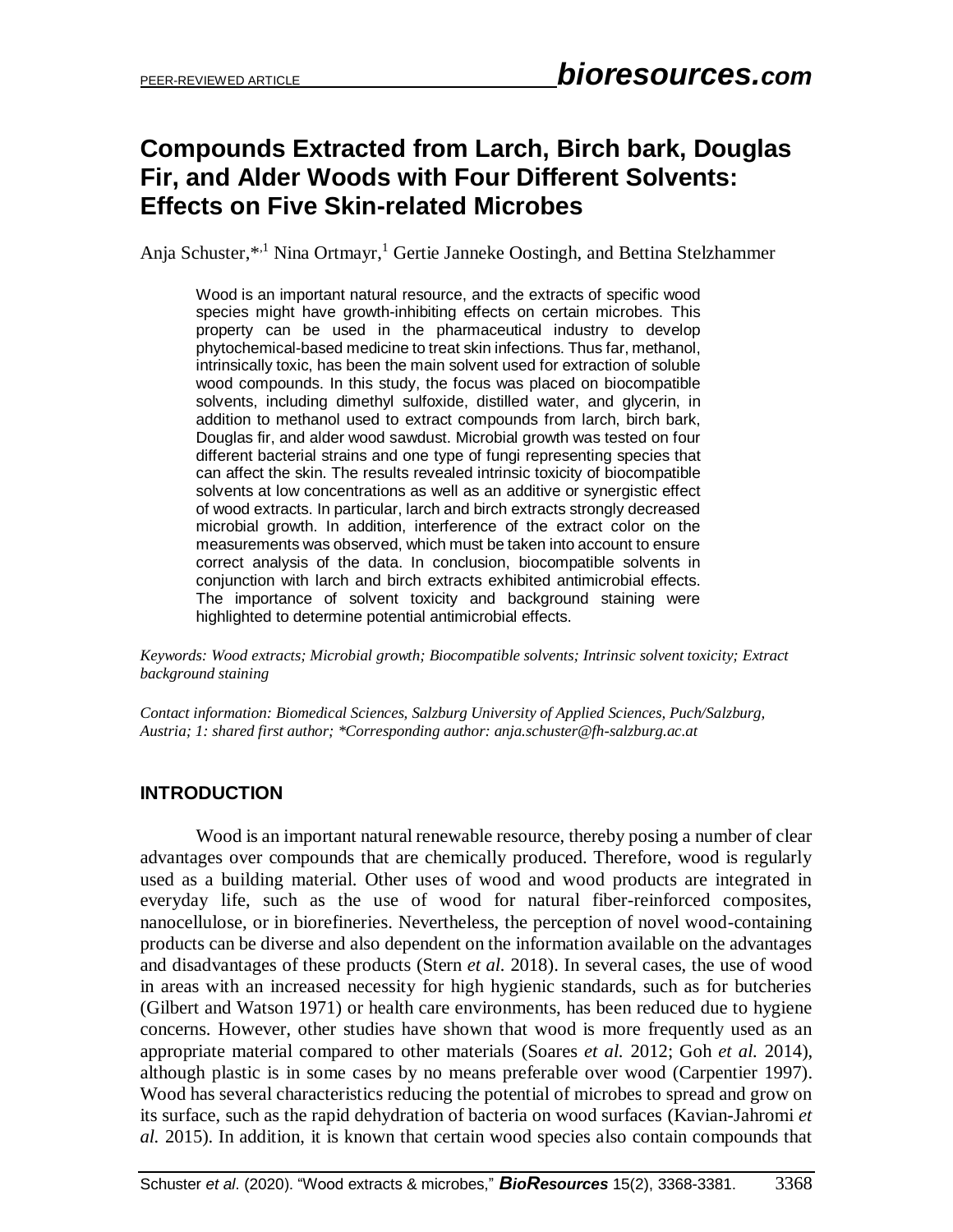actively reduce the growth of microbes (Roy *et al.* 2008; Plumed-Ferrer *et al.* 2013; Vainio-Kaila *et al.* 2015; Vainio-Kaila *et al.* 2017). Therefore, the use of wood should always be considered in parallel to the use of synthetic materials, because wood might not only be equally good, but could also have beneficial characteristics. These additional benefits might also be present in the form of active antimicrobial substances present in wood, which could be of use for cosmetic or medical applications.

In this case, wood could be directly used, for example as powder dust in plasters and other topical applications. Nevertheless, the use of wood extracts has added benefits. Extracts can be added to creams or to bathing essences for topical applications; and also they can be added to liquids or tablets for oral applications. Previous studies have often used methanol as a solvent to test the antimicrobial effects (Laireiter *et al.* 2014; Gazoni *et al.* 2018; Wagner *et al.* 2019) because methanol has a high capacity to dissolve hydrophilic and certain hydrophobic compounds. However, for the use of extracts in medical applications, biocompatible and/or biological solvents would be preferable. To investigate the efficacy of biocompatible solvents in extracting wood compounds, the present study included the solvents dimethyl sulfoxide (DMSO), distilled water, and glycerin in this study. The DMSO, used as a polar, aprotic solvent miscible with water and able to dissolve an enormous catalog of polar and nonpolar small molecules, has penetration-enhancing properties and is employed in a number of topical pharmacological applications (Capriotti and Capriotti 2012). Distilled water dissolves hydrophilic compounds only; however, this disadvantage is balanced by the fact that distilled water is a biologically well-tolerated agent, reducing mixture toxicity and side-effects. Glycerin was chosen as a solvent due to its wide range of advantages including biocompatibility, non-toxicity, as well as its bacteriostatic and fungostatic properties (Padmawar and Bhadoriya 2018).

Unfortunately, as soon as a solvent is used for extraction, this solvent could directly affect the microbes to be tested or introduce the possibility of a mixture toxicity (Timm *et al.* 2013). These effects are difficult to analyze, because they are not necessarily an additive effect, but can be synergistic or antagonistic. Such effects can in some cases be beneficial, whereby it is important to understand the potential of the solvents to study the effects of an extract obtained with these solvents. To bypass the solvent effect, passive dosing systems have been developed to allowing the omission of solvents, whereby an inert polymer is used as a reservoir loaded with the test substance providing defined and constant freely dissolved concentrations by also eliminating spiking with co-solvents (Smith *et al.* 2010).

The use of wood extracts with defined anti-microbial capacities has a great promise for cosmetic and medical applications. On the one hand, wood extracts could be added to topical creams to avoid microbial growth in the cream and thereby improve the shelf life of these cosmetics. The choice of extracting agent is thereby of main importance, because only the use of biological extracting agents, such as distilled water or glycerin, allows a cream to be sold as a biological product. In contrast, topical agents with defined antimicrobial capacities can also be used to treat defined skin infections. This would reduce the amount of antibiotics used and thereby aid in the reduction of the formation of resistant bacterial strains.

To date, no approved drug is available on the market using wood extracts as antimicrobial agents. However, in the field of wound repair, the first phytochemical based drug called Episalvan has been approved in 2016 (Scheffler 2019). Episalvan is a drug containing the triterpene-rich, purified dry extract from the bark of *Betula pendula* and *B. pubescens* using n-heptane as solvent. Its indication includes treatment of superficial skin wounds and II-a-degree burn wounds to the skin of adults (Scheffler 2019). In addition,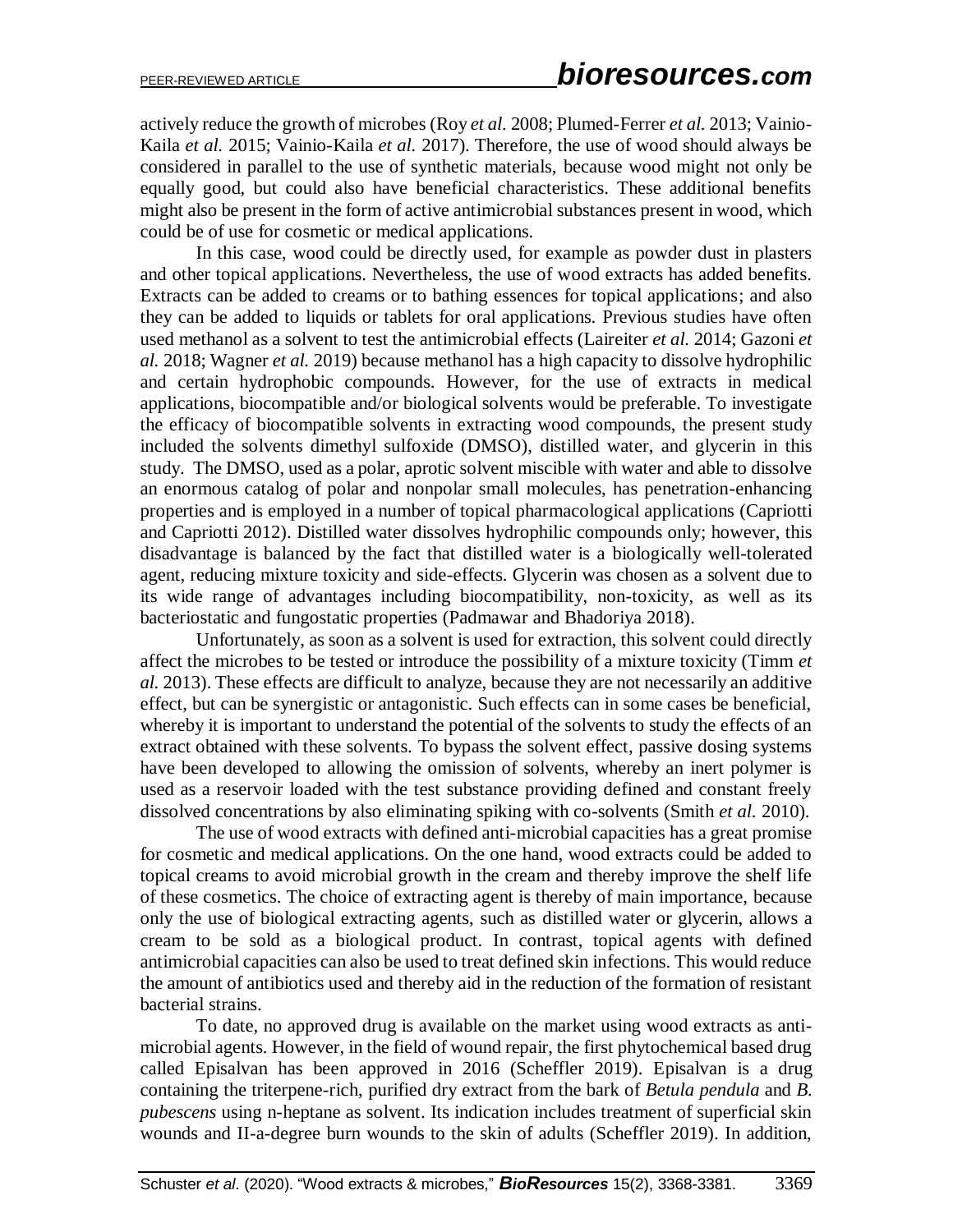phase 2 clinical studies are currently performed with Episalvan gel or Oleogel-S10 for faster re-epithelialization of wounds in Epidermolysis bullosa patients (Schwieger-Briel *et al.* 2019).

The sophisticated composition of the bark as well as the wood of the trees, which protects them from various microbes, might pose a suitable source of compounds to develop phytochemical extracts for topical application to deter skin pathogens and maintain skin health. Therefore, the aim of this study was to use different solvents for the extraction of soluble components from different kinds of wood and to test these extracts for their antimicrobial capacities on five different skin-related strains.

# **EXPERIMENTAL**

## **Materials**

#### *Extracting agents*

The solvents used for isolation of extractives were MeOH, distilled water, DMSO, and glycerin. The MeOH (Fa. Merck KG, Darmstadt, Germany) was used as a reference solvent for extraction of hydrophilic and certain hydrophobic compounds. The DMSO (AppliChem GmbH, Darmstadt, Germany), a polar aprotic solvent, was used due to its properties as a vehicle for topical applications that are frequently compounded with antifungal medications. Therefore, it represents a suitable solvent for extracting compounds used for medical applications. Distilled water (Fresenius Kabi GmbH, Bad Homberg, Germany) was chosen as a natural solvent, dissolving hydrophilic compounds only. The glycerin (Serva Electorphoresis GmbH, Heidelberg, Germany) was chosen as a known 'alcohol-free', non-toxic alternative in preparing botanical extractions.

#### *Wood species and extracts*

The wood species used in this study included larch (*Larix decidua*) from a not overgrown branch, birch (*Betula pendula*) bark, Douglas fir (*Pseudotsuga menziesii*), and alder (*Alnus glutinosa*) wood as well as alder bark. The wood was ground to sawdust with a cutting mill (Retsch, Inc., Haan, Germany) and a screen perforation of 1 mm.

Extractions were performed by addition of 1 g of sawdust to 10 mL of pure solvent (MeOH, distilled water, DMSO, or glycerin) on a shaker, with 1000 rotations per min for 24 h at room temperature as described in Wagner *et al.* (2019). After incubation, the extract was sterile filtered using 0.45-µm Millex®GS syringe filters (Merck MILLIPORE, Burlington, MA, USA). The extracts were kept shielded from light at 8 ℃ until use.

# *Test microorganisms*

The analysis of the potential antimicrobial activities was performed using five strains, four bacterial strains, and one fungus that cause typical clinical diseases. *Staphylococcus aureus* (ATCC®25923, Gram-positive bacterium), *Escherichia coli* (ATCC®25922, Gram-negative bacterium), *Staphylococcus epidermidis* (ATCC®12228), and *Candida albicans* (ATCC®10231, yeast) were obtained from American Type Culture Collection (ATCC®; Dartford, England). *Cutibacterium acnes* (Gram-positive bacterium) was obtained from the microbiology laboratory of the University Hospital in Salzburg (Austria). Their specificity was confirmed by MALDI-TOF - VITEK® MS (Biomerieux, Vienna, Austria).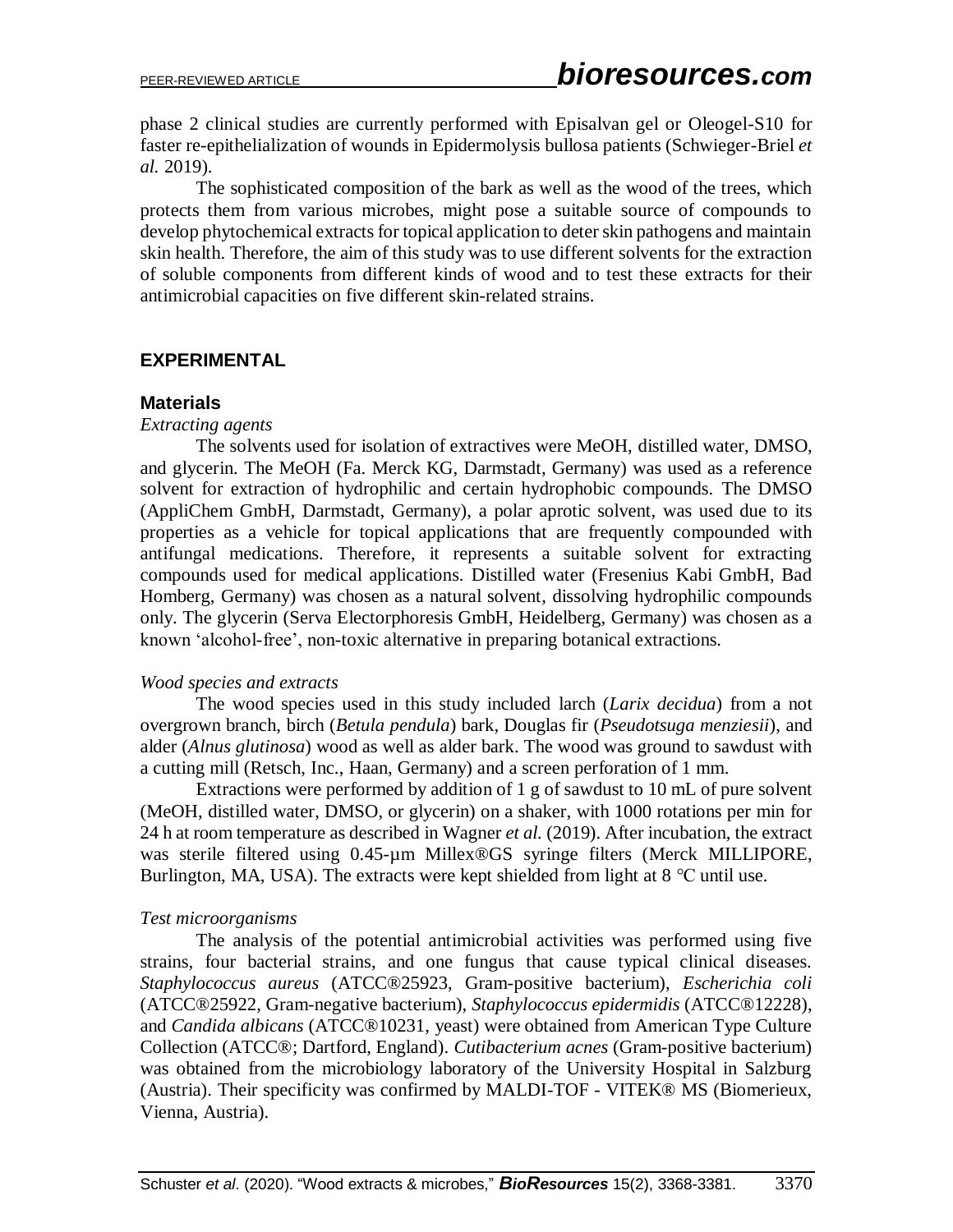## **Methods**

#### *Toxicity test*

To determine the toxicity of the solvents, a dilution series was performed for each solvent using volume concentrations of 2.5, 5, 7.5, 10, and 12.5% v/v of the solvents in broth. Pure broth was used as a control for normal growth. Brain Heart Broth (bioMerieux SA, Mercy-lÉtoile, France) was used for *S. aureus*, *E. coli*, *S. epidermidis*, and *C. albicans*. The *C. acnes* was tested in a thio-glycolate broth and incubated anaerobically. The strains were directly inoculated into the broth at McFarland (McF) of 0.5 for *S. aureus*, *E. coli*, *S. epidermidis*, and *A. urines*; and McF of 3 and 2 for *C. acnes* and *C. albicans*, respectively. The McF for each strain was determined using the Densicheck® (bioMerieux, Inc., Durham, NC, USA). The optical density (OD) was measured using a Tecan Infinite F200 plate reader (Tecan Austria GmbH, Grödig, Austria) at 600 nm at time 0 and after 1, 2, 3, 4, 5, and 6 h incubation at 37 ℃. The OD for *C. acnes* was measured after 0, 2.5, 5, 7.5, 25, 27.5, and 30 h.

#### *Detection of the antimicrobial effects of wood materials*

For the detection of antimicrobial properties of wood extracts, the broth growth test was used. To allow for a comparison between the solvents, a uniform solvent concentration of 5% v/v in broth was chosen. Extracts used for the broth growth test included larch, birch bark, Douglas fir, alder wood, and alder bark. Controls were performed using broth only to control for the natural growth of the strains, broth with solvent to control for the toxicity of the solvent, and broth with solvent and extract, to control for the interference of the extract color on the measurements. The strains were directly inoculated into the broth, and the optical density was measured as described above. To avoid false positive results due to the interference of the extract color during the OD measurement, the control values obtained from broth with solvent and extract over time were subtracted from the results of the broth growth test. Furthermore, the results were normalized against the 0 h measurements to account for different starting OD values at the 0 h time point and possible interactions of the extracts and the strains.

#### *Data analysis*

For statistical analysis, the students t-test, Friedman test (for analysis across the time points), two-way analysis of variance (ANOVA) using match values (for analysis of individual time points), and multiple comparison against the control were performed. Statistics was performed using GraphPad Prism 8.3.0 software (GraphPad Software, San Diego, CA, USA).

# **RESULTS AND DISCUSSIONS**

#### **Toxicity Test of Solvents**

The toxicity of the solvents was tested at five different volume concentrations to determine the effect of the solvents on the growth of the bacterial and fungal strains. In Table 1, the OD of the individual strains at the maximal incubation time of 30 h for *C. acnes* and 6 h for all other strains is shown in relation to the volume concentration of the solvent. At a solvent concentration of 5% v/v, methanol significantly decreased the growth of all strains except *C. acnes*; distilled water decreased the growth of *S. epidermidis*; DMSO decreased the growth of all strains; and glycerin decreased the growth of *C. acnes*,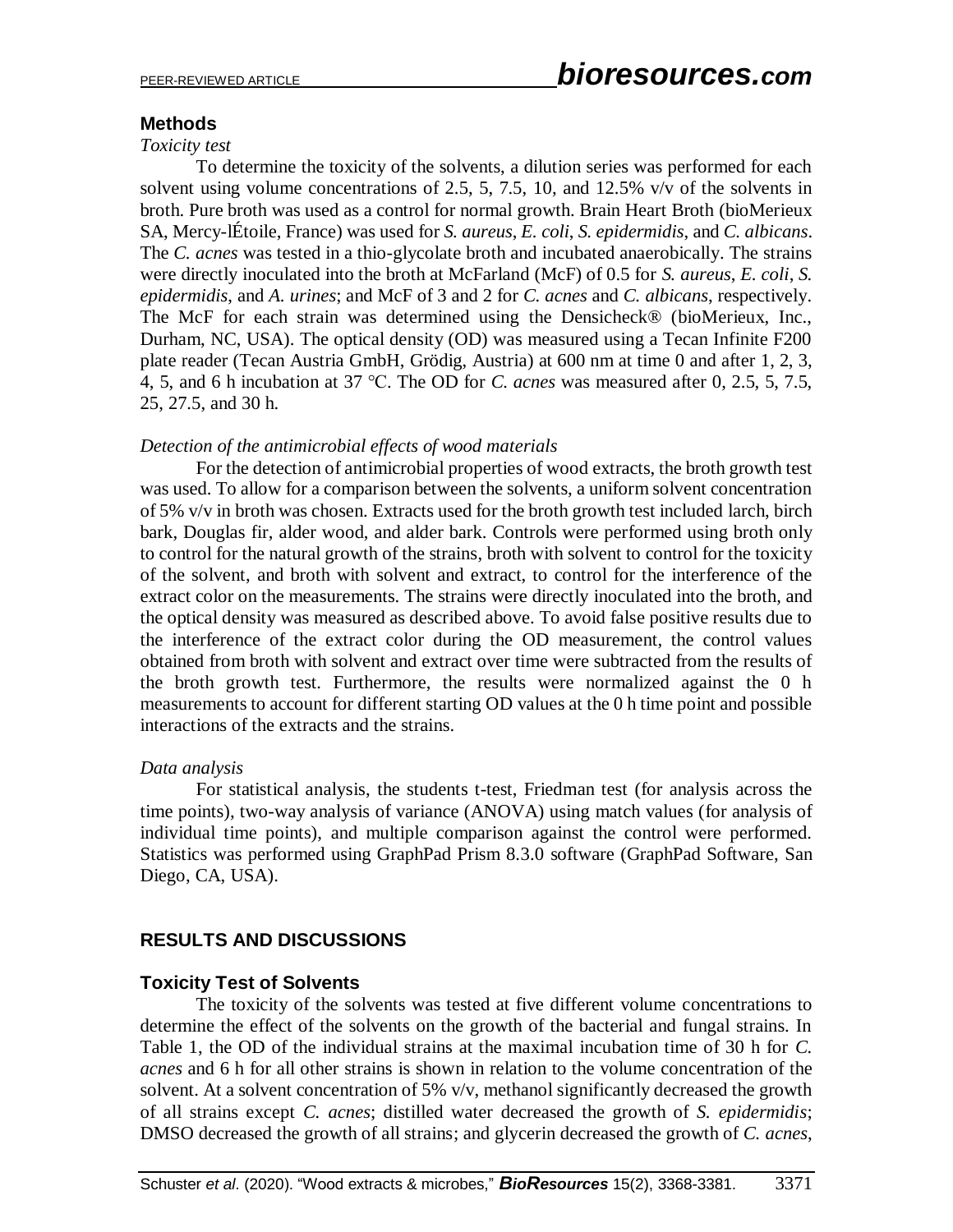*S. aureus,* and *S. epidermidis*. Even though a significant inhibition was observed for all solvents at a concentration of 5% v/v, a biological relevant inhibition was considered at an inhibition of greater than 10%, which was observed for MeOH, DMSO, and glycerin in a limited number of strains (Table 1, bold and italicized values).

**Table 1.** Solvent Toxicity Data of Bacterial Strains with Solvents at the Maximal Incubation Time (30 h for *C. acnes* and 6 h for All Other Strains). Results are displayed as optical density measurement.

|             | Conc.<br>(v/v) | <b>MeOH</b>       | <b>Distilled water</b> | <b>DMSO</b>       | <b>Glycerin</b>   |  |
|-------------|----------------|-------------------|------------------------|-------------------|-------------------|--|
| acnes<br>ن  | 0.0%           | $0.980 \pm 0.018$ | $0.980 \pm 0.018$      | $0.980 \pm 0.018$ | $0.980 \pm 0.018$ |  |
|             | 2.5%           | $1.027 \pm 0.051$ | $1.030 \pm 0.063$      | $1.082 \pm 0.018$ | $0.893 \pm 0.035$ |  |
|             | 5.0%           | $1.006 \pm 0.003$ | $1.007 \pm 0.007$      | $1.069 \pm 0.029$ | $0.894 \pm 0.016$ |  |
|             | 7.5%           | $0.83 \pm 0.056$  | $0.995 \pm 0.035$      | $0.932 \pm 0.024$ | $0.862 \pm 0.018$ |  |
|             | 10.0%          | $1.016 \pm 0.013$ | $0.990 \pm 0.034$      | $0.795 \pm 0.007$ | $0.856 \pm 0.021$ |  |
|             | 12.5%          | $0.955 \pm 0.017$ | $1.018 \pm 0.062$      | $0.651 \pm 0.015$ | $0.834 \pm 0.012$ |  |
|             | 0.0%           | $0.590 \pm 0.021$ | $0.590 \pm 0.021$      | $0.590 \pm 0.021$ | $0.590 \pm 0.021$ |  |
|             | 2.5%           | $0.528 \pm 0.006$ | $0.563 \pm 0.004$      | $0.564 \pm 0.002$ | $0.542 \pm 0.073$ |  |
| coli        | 5.0%           | $0.473 \pm 0.051$ | $0.570 \pm 0.020$      | $0.484 \pm 0.007$ | $0.530 \pm 0.037$ |  |
| Щj          | 7.5%           | $0.362 \pm 0.100$ | $0.567 \pm 0.012$      | $0.449 \pm 0.009$ | $0.521 \pm 0.005$ |  |
|             | 10.0%          | $0.348 \pm 0.141$ | $0.571 \pm 0.007$      | $0.372 \pm 0.010$ | $0.448 \pm 0.049$ |  |
|             | 12.5%          | $0.333 \pm 0.131$ | $0.566 \pm 0.025$      | $0.275 \pm 0.039$ | $0.408 \pm 0.012$ |  |
|             | 0.0%           | $0.572 \pm 0.012$ | $0.572 \pm 0.012$      | $0.572 \pm 0.012$ | $0.572 \pm 0.012$ |  |
|             | 2.5%           | $0.559 \pm 0.003$ | $0.519 \pm 0.012$      | $0.512 \pm 0.015$ | $0.541 \pm 0.007$ |  |
| aureus      | 5.0%           | $0.526 \pm 0.017$ | $0.523 \pm 0.033$      | $0.451 \pm 0.028$ | $0.504 \pm 0.003$ |  |
|             | 7.5%           | $0.501 \pm 0.011$ | $0.501 \pm 0.007$      | $0.392 \pm 0.011$ | $0.467 \pm 0.013$ |  |
| ທ່          | 10.0%          | $0.455 \pm 0.010$ | $0.522 \pm 0.007$      | $0.319 \pm 0.005$ | $0.458 \pm 0.016$ |  |
|             | 12.5%          | $0.406 \pm 0.025$ | $0.536 \pm 0.026$      | $0.281 \pm 0.007$ | $0.424 \pm 0.019$ |  |
|             | 0.0%           | $0.358 \pm 0.006$ | $0.358 \pm 0.006$      | $0.358 \pm 0.006$ | $0.358 \pm 0.006$ |  |
|             | 2.5%           | $0.387 \pm 0.014$ | $0.326 \pm 0.006$      | $0.309 \pm 0.012$ | $0.333 \pm 0.008$ |  |
| epidermidis | 5.0%           | $0.388 \pm 0.014$ | $0.324 \pm 0.008$      | $0.278 \pm 0.010$ | $0.308 \pm 0.005$ |  |
|             | 7.5%           | $0.352 \pm 0.016$ | $0.327 \pm 0.008$      | $0.242 \pm 0.003$ | $0.287 \pm 0.006$ |  |
| ທ່          | 10.0%          | $0.295 \pm 0.021$ | $0.333 \pm 0.009$      | $0.208 \pm 0.004$ | $0.288 \pm 0.009$ |  |
|             | 12.5%          | $0.238 \pm 0.015$ | $0.357 \pm 0.006$      | $0.191 \pm 0.003$ | $0.287 \pm 0.004$ |  |
|             | 0.0%           | $0.373 \pm 0.022$ | $0.373 \pm 0.022$      | $0.373 \pm 0.022$ | $0.373 \pm 0.022$ |  |
|             | 2.5%           | $0.338 \pm 0.025$ | $0.356 \pm 0.005$      | $0.311 \pm 0.033$ | $0.378 \pm 0.026$ |  |
| albicans    | 5.0%           | $0.331 \pm 0.008$ | $0.347 \pm 0.025$      | $0.256 \pm 0.009$ | $0.345 \pm 0.016$ |  |
|             | 7.5%           | $0.309 \pm 0.003$ | $0.356 \pm 0.027$      | $0.201 \pm 0.011$ | $0.304 \pm 0.009$ |  |
| ن.          | 10.0%          | $0.250 \pm 0.006$ | $0.338 \pm 0.017$      | $0.161 \pm 0.009$ | $0.302 \pm 0.020$ |  |
|             | 12.5%          | $0.209 \pm 0.011$ | $0.345 \pm 0.013$      | $0.154 \pm 0.006$ | $0.269 \pm 0.023$ |  |

Values shown are the mean  $\pm$  standard deviation of three independently performed measurements. Bold print indicates a statistically significant change ( $p < 0.05$ ) when compared to the untreated control (0%), bold and italics print indicate a statistically significant change that is also biologically relevant (more than 10% difference compared to the untreated control).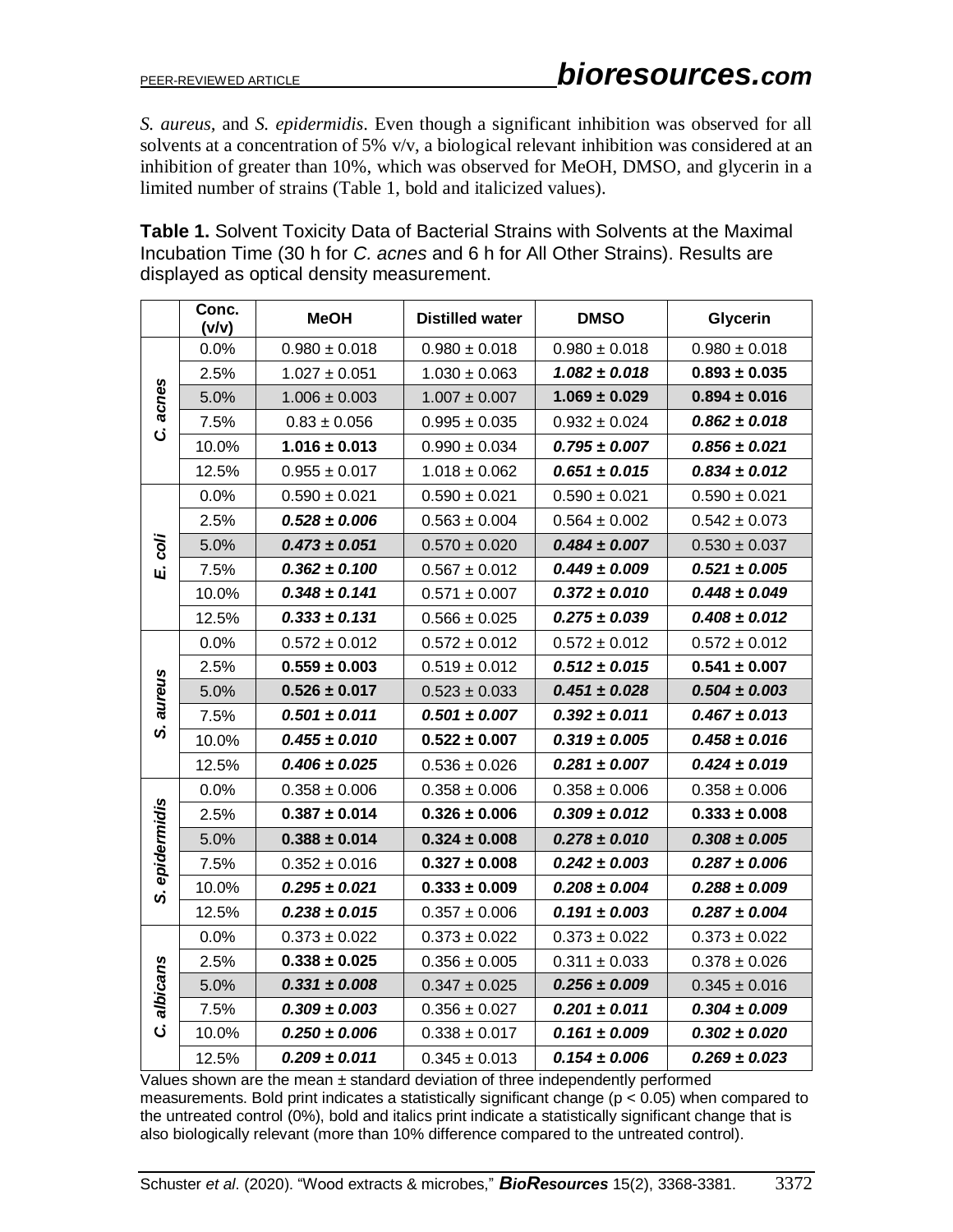

**Fig. 1.** The time course of the toxicity test at a solvent concentration of 5% v/v is shown for each strain. Significant inhibition of growth across the time points can be observed with the solvent DMSO in *E.coli* (p < 0.01), *A. aureus* (p < 0.02), *S. epidermidis* (p < 0.01), and *C. albicans* (< 0.02) as well as with the solvent MeOH in *E. coli* ( $p < 0.001$ ). Values shown are the mean  $\pm$ standard deviation of three independently performed measurements.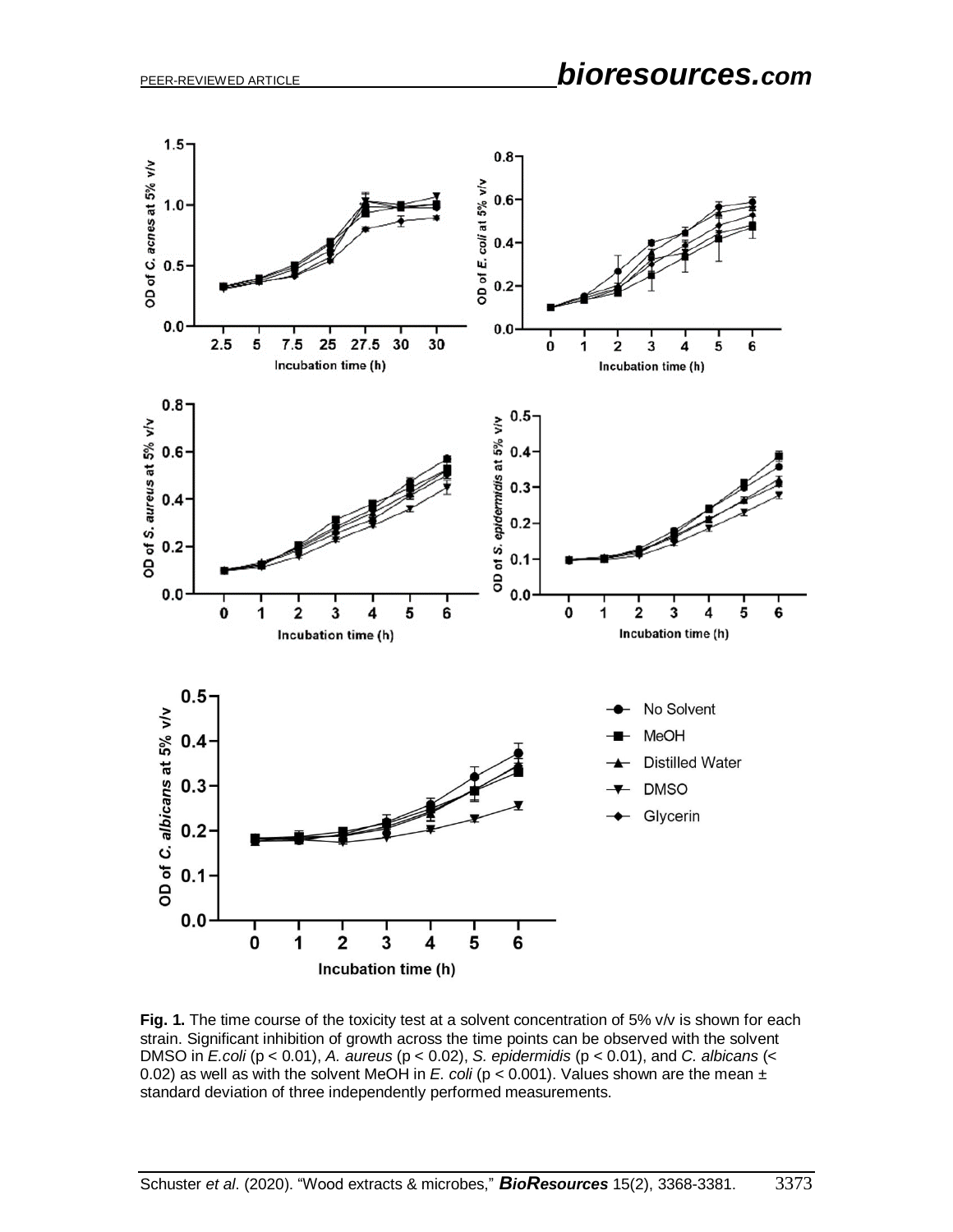PEER-REVIEWED ARTICLE *bioresources.com*



**Fig. 2.** Microbial growth over time for each solvent with different wood extracts. Values are subtracted from background color of the extract and normalized against OD at 0 h. Significance was analyzed across all time points and compared to 'solvent only' control. **MeOH:** Larch (*C. acnes*\*\*, *E. coli*\*, *S. aureus*\*, *S. epidermidis*\*\*\*\*, and *C. albicans*\*\*\*\*), Birch bark (*C. acnes*\*\*, *E. coli*\*\*\*\*, *S. aureus*\*\*, *S. epidermidis* \*, and *C. albicans*\*\*\*), Alder wood (*C. albicans*\*); (*Caption continued next page*).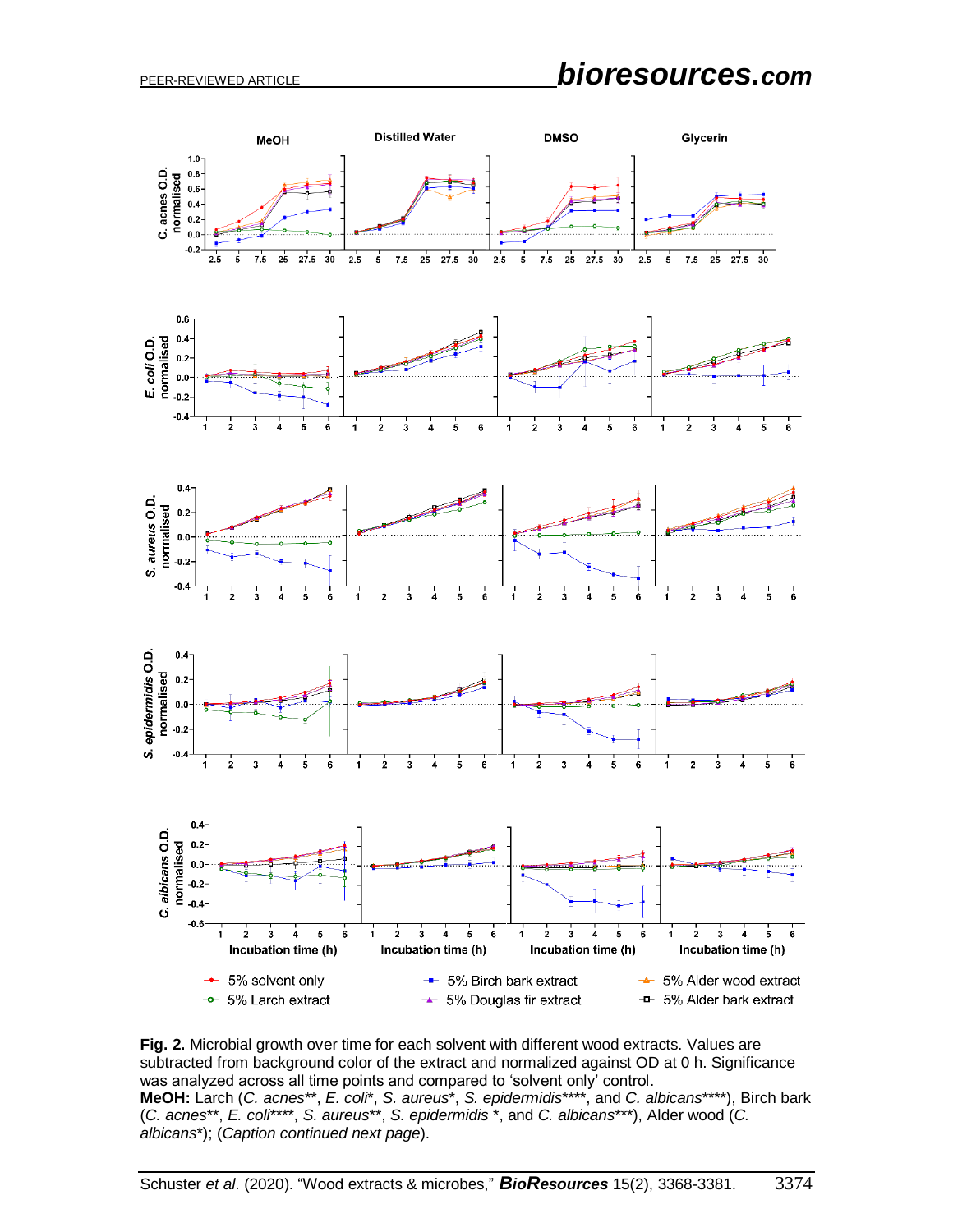**Distilled water:** Larch (*E. coli*\*), Birch bark (*C. acnes*\*, *E. coli*\*\*, *S. epidermidis*\*, and *C. albicans*\*);

**DMSO:** Larch (*C. acnes*\*, *S. aureus\**\*, *S. epidermidis* \*\*, and *C. albicans*\*\*), Birch bark (*C. acnes*\*\*, *E. coli\**\*, *S. aureus*\*\*\*\*, *S. epidermidis* \*\*, and *C. albicans*\*\*\*\*), Alder bark (*C. acnes*\*, *C. albicans*\*); **Glycerin:** Larch (C. albicans\*), Birch bark (*S. aureus\** , *C. albicans\**), Alder wood (*C. acnes\*),* Alder bark (*S. epidermidis\*\*, C. albicans\*).* Shown is the mean ± standard deviation of 3 independently performed measurements.  $p < 0.05$ ,  $p > 0.01$ ,  $p > 0.001$ , and  $p > 0.0001$ 

Additionally, a greater amount of wood compound concentration can be expected in a 5% v/v concentration over 2.5% v/v; therefore, this concentration was chosen for further studies. To analyze the toxicological effect over time, a time course study was performed for all strains incubated with the different solvents at 5% v/v (Fig. 1). Significant inhibition of growth across the time points was observed for DMSO in all strains except *C. acnes* and for MeOH in *E. coli* (Fig. 1).

## **Antimicrobial Effects of Wood Materials**

The antimicrobial effect of the extract from different wood species was tested using a broth growth test in all bacterial and fungal strains with the four solvents MeOH, distilled water, DMSO, and glycerin. A time course study was performed to determine the inhibition of growth over 30 h for *C. acnes* and 6 h for all other strains, and the results reported were compared against solvent without extract across the time points (significant overall inhibition across time points) (Fig. 2). As described in the 'Experimental' section, the values shown in Fig. 2 were subtracted from the background color of the wood extracts and normalized against the OD of the first measurement at 0 h. When using MeOH as a solvent, significant inhibition of growth across the time points was observed with the wood extracts birch bark and larch in all strains, and similar observation for alder bark in *C. albicans*. The distilled water as a solvent was effective in compound extraction from birch bark, which significantly inhibited growth of all strains except *S. aureus* and was effective in compound extraction from larch extracts in *E. coli*. When using DMSO as a solvent, birch bark extracts showed significant antimicrobial effects in all strains, and also larch extracts in all strains except *E. coli*. Significance across the time points was also reached for alder bark in *C. acnes* and *C. albicans*. An antimicrobial effect of the wood extracts in glycerin was seen for larch in *C. albicans*, for birch bark in *S. aureus* and *C. albicans*, for alder wood in *C. acnes,* and for alder bark extracts in *S. epidermidis* and *C. albicans* (Fig. 2).

In Table 2, the statistical analysis for the antimicrobial broth growth test is shown for each individual time point and each solvent with the different wood. As described before, the solvents, except distilled water, intrinsically led to inhibition of growth (Fig. 1, Table 1). Therefore, the inhibition of growth compared to the solvent only, as shown in Fig. 2, will not only be caused by additive inhibitory effects, but are most likely due to synergistic inhibitory effects caused by the different compounds of the wood extracts.

The data showed that the antimicrobial effect of the wood extracts was dependent on the type of wood used in combination with the solvent, as well as the sensitivity of each strain towards the solvent and the extract. Overall, the study displayed that MeOH and DMSO wood extracts, specifically from larch and birch bark, were most effective in inhibiting bacterial growth across all strains.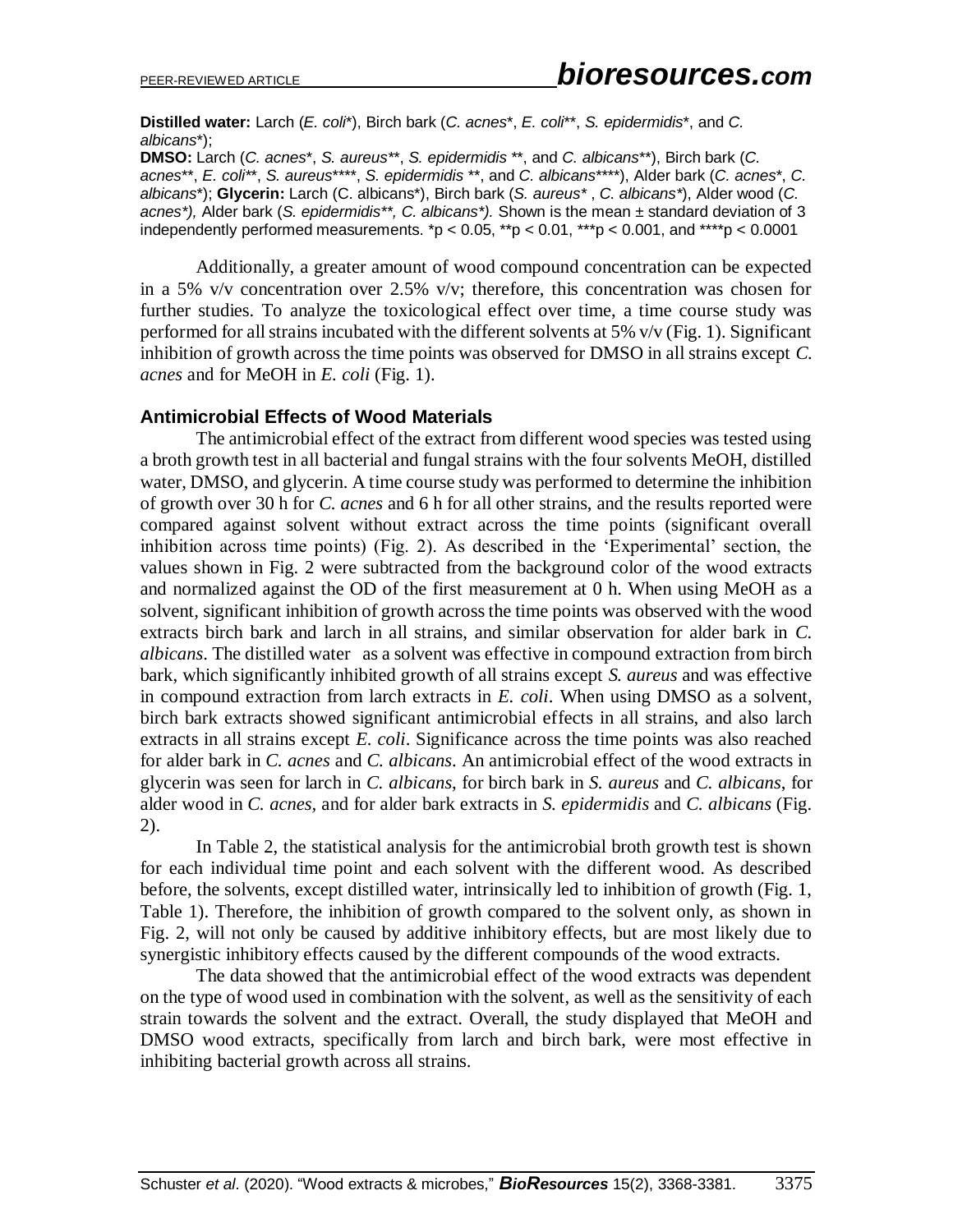**Table 2.** Statistical Analysis of the Antimicrobial Broth Growth Test for Each Individual Time Point with the Different Extracts and Solvents

| a)                  |                         | <b>MeOH</b> |          |                           |                   |                   | <b>Distilled Water</b> |         |                         |         |      |
|---------------------|-------------------------|-------------|----------|---------------------------|-------------------|-------------------|------------------------|---------|-------------------------|---------|------|
|                     | h                       | $L^+$       | $B^+$    | $\overline{\mathsf{D}^*}$ | A, w <sup>+</sup> | A, b <sup>+</sup> |                        | B       | $\overline{\mathsf{D}}$ | A, w    | A, b |
|                     | 2.5                     | ns          | *        | $\star$                   | *                 | **                | ns                     | ns      | ns                      | ns      | ns   |
|                     | 5                       | $***$       | $***$    | $***$                     | $\star$           | $\star$           | ns                     | ns      | ns                      | ns      | ns   |
| acnes               | 7.5                     | $***$       | $***$    | $***$                     | $***$             | ****              | ns                     | ns      | ns                      | ns      | ns   |
|                     | 25                      | $\star$     | $***$    | ns                        | ns                | ns                | ns                     | $\star$ | ns                      | $\star$ | ns   |
| $\ddot{\mathbf{c}}$ | 28                      | ****        | ***      | ns                        | ns                | ns                | ns                     | ns      | ns                      | ns      | ns   |
|                     | 30                      | ***         | $***$    | ns                        | ns                | ns                | ns                     | ns      | ns                      | ns      | ns   |
|                     | 1                       | ns          | *        | ns                        | ns                | ns                | ns                     | ns      | ns                      | ns      | ns   |
|                     | $\overline{2}$          | ns          | $^\star$ | ns                        | ns                | ns                | ns                     | $***$   | ns                      | ns      | ns   |
| coli                | 3                       | ns          | ns       | ns                        | ns                | ns                | ns                     | ***     | ns                      | ns      | ns   |
| цi                  | $\overline{\mathbf{4}}$ | ns          | $\star$  | ns                        | ns                | $\star$           | ns                     | $\star$ | ns                      | ns      | ns   |
|                     | 5                       | ns          | $***$    | ns                        | ns                | $\star$           | ns                     | $\star$ | ns                      | ns      | ns   |
|                     | 6                       | ns          | ns       | ns                        | ns                | ns                | ns                     | ns      | ns                      | ns      | ns   |
|                     | 1                       | $***$       | $\star$  | ns                        | ns                | ns                | ns                     | ns      | ns                      | ns      | ns   |
| aureus              | $\overline{2}$          | $***$       | $***$    | ns                        | ns                | ns                | ns                     | ns      | ns                      | ns      | ns   |
|                     | 3                       | $***$       | $***$    | ns                        | ns                | ns                | ns                     | ns      | ns                      | ns      | ns   |
|                     | $\overline{4}$          | $***$       | ****     | ns                        | ns                | ns                | ns                     | ns      | ns                      | ns      | ns   |
| ပ                   | 5                       | $***$       | $***$    | ns                        | ns                | ns                | ns                     | ns      | ns                      | ns      | ns   |
|                     | $\overline{6}$          | $***$       | $\star$  | ns                        | ns                | ns                | ns                     | ns      | ns                      | ns      | ns   |
|                     | 1                       | $***$       | ns       | ns                        | $***$             | ns                | ns                     | ns      | ns                      | ns      | ns   |
|                     | $\overline{2}$          | $***$       | ns       | ns                        | $\star$           | ns                | ns                     | $\star$ | ns                      | ns      | ns   |
| epidermidis         | 3                       | *           | ns       | ns                        | $\star$           | ns                | ns                     | $\star$ | ns                      | ns      | ns   |
|                     | $\overline{\mathbf{4}}$ | $***$       | ns       | ns                        | ns                | ns                | ns                     | $\star$ | ns                      | ns      | ns   |
|                     | 5                       | $***$       | ns       | ns                        | ns                | ns                | ns                     | ns      | ns                      | ns      | ns   |
| ၯ                   | 6                       | ns          | $\star$  | ns                        | ns                | ns                | ns                     | ns      | ns                      | ns      | ns   |
|                     | 1                       | ns          | ns       | ns                        | ns                | ns                | ns                     | ns      | ns                      | ns      | ns   |
|                     | $\overline{c}$          | ***         | ns       | ns                        | ns                | ns                | ns                     | $\star$ | ns                      | ns      | ns   |
| albicans            | 3                       | $\star$     | ns       | ns                        | ns                | ns                | ns                     | $***$   | ns                      | ns      | ns   |
|                     | $\overline{\mathbf{4}}$ | $***$       | ns       | ns                        | ns                | ns                | ns                     | $\star$ | ns                      | ns      | ns   |
| $\ddot{\mathbf{c}}$ | 5                       | *           | ns       | ns                        | ns                | ns                | ns                     | ns      | ns                      | ns      | ns   |
|                     | $\overline{6}$          | ns          | ns       | ns                        | ns                | ns                | ns                     | ns      | ns                      | ns      | ns   |

(a: MeOH, A.D; b: DMSO, glycerin)

<sup>+</sup>L: Larch; B: Birch bark; D: Douglas fir; A, w: Alder wood; A, b: Alder bark Values were calculated from three independently performed measurements;  $^{\star}p < 0.05$ ,  $^{**}p < 0.01$ ,  $^{***}p < 0.001$ ,  $^{***}p <$ 0.0001

| b)    |     | <b>DMSO</b> |       |         |         |         | <b>Glycerin</b> |         |    |         |      |
|-------|-----|-------------|-------|---------|---------|---------|-----------------|---------|----|---------|------|
|       | h   |             | в     | D       | A, w    | A, b    |                 | в       | D  | A, w    | A, b |
|       | 2.5 | ns          | $***$ | ns      | ns      | ns      | ns              | $***$   | ns | ns      | ns   |
|       | 5   | ns          | $***$ | ns      | ns      | ns      | ns              | $***$   | ns | ns      | ns   |
| acnes | 7.5 | ns          | ns    | ns      | ns      | ns      | $\star$         | $\star$ | ns | ns      | ns   |
|       | 25  | $***$       | $***$ | $\star$ | $\star$ | $***$   | ns              | ns      | ns | $\star$ | ns   |
| ن     | 28  | $***$       | $***$ | $\star$ | ns      | $\star$ | ns              | ns      | ns | ns      | ns   |
|       | 30  | $\star$     | ns    | ns      | ns      | ns      | ns              | ns      | ns | ns      | ns   |
|       | 1   | ns          | ns    | ns      | ns      | ns      | ns              | ns      | ns | ns      | ns   |
|       | 2   | ns          | ns    | ns      | ns      | ns      | ns              | ns      | ns | ns      | ns   |
| coli  | 3   | ns          | ns    | ns      | ns      | ns      | $\star$         | ns      | ns | $\star$ | ns   |
| Щj    | 4   | ns          | ns    | ns      | ns      | ns      | $***$           | ns      | ns | $\star$ | ns   |
|       | 5   | ns          | ns    | $\star$ | $***$   | $\star$ | $\star$         | ns      | ns | $\star$ | ns   |
|       | 6   | ns          | ns    | $\star$ | $***$   | $***$   | ns              | $\star$ | ns | ns      | ns   |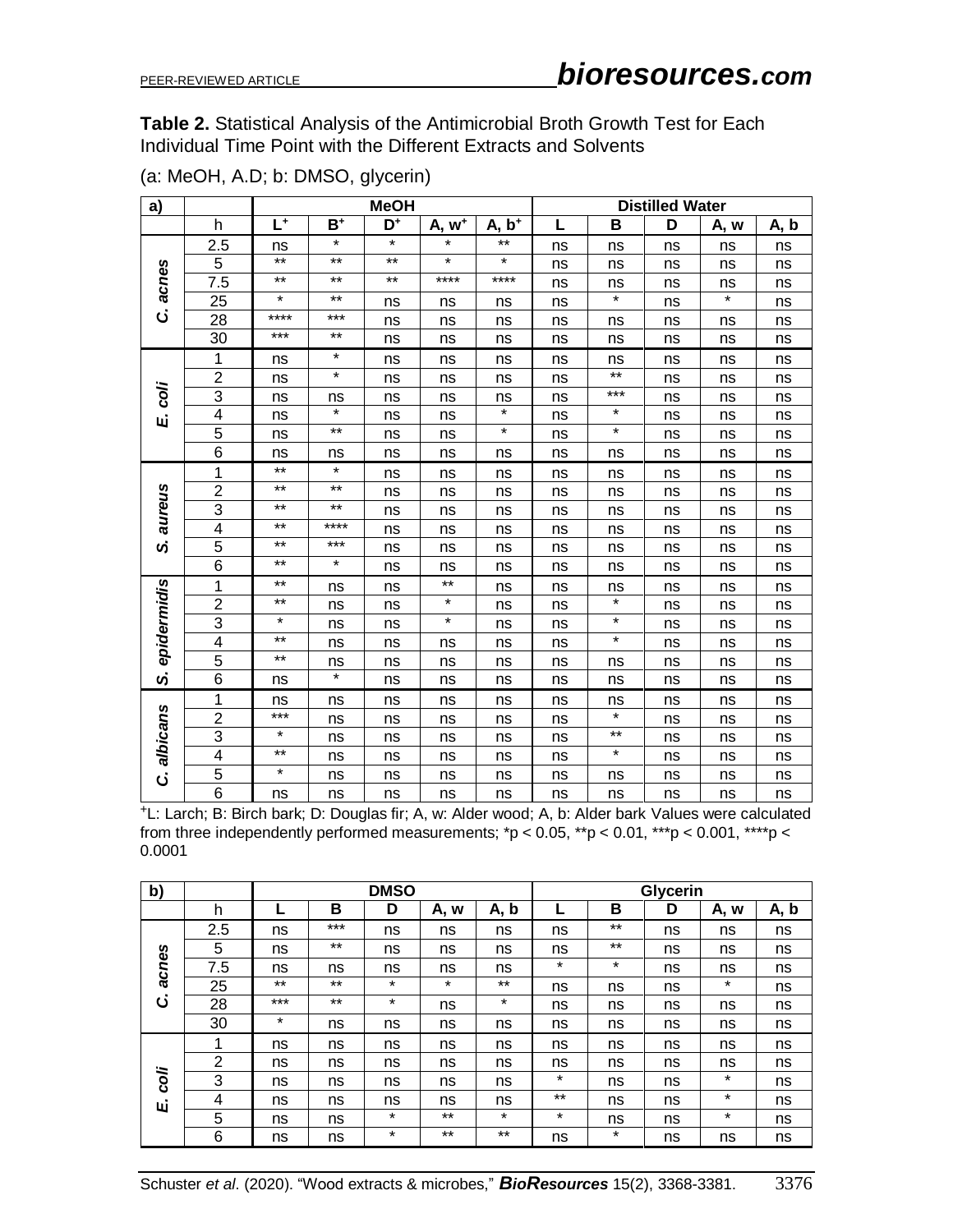| aureus        | 1              | ns       | ns      | ns | ns      | ns      | ns      | ns      | ns | ns | ns      |
|---------------|----------------|----------|---------|----|---------|---------|---------|---------|----|----|---------|
|               | $\overline{2}$ | $\star$  | $\star$ | ns | ns      | ns      | ns      | ns      | ns | ns | ns      |
|               | 3              | $\star$  | ns      | ns | ns      | ns      | ns      | $\star$ | ns | ns | ns      |
|               | 4              | $\star$  | $***$   | ns | ns      | ns      | ns      | $\star$ | ns | ns | ns      |
| ら             | 5              | ns       | $***$   | ns | ns      | ns      | ns      | *       | ns | ns | ns      |
|               | 6              | ns       | $***$   | ns | ns      | ns      | ns      | $***$   | ns | ns | ns      |
|               | 1              | ns       | ns      | ns | $\star$ | $***$   | ns      | ns      | ns | ns | ns      |
|               | $\overline{2}$ | $***$ ** | ns      | ns | $\star$ | $***$   | ns      | ns      | ns | ns | ns      |
| epidermidis   | 3              | $***$    | ns      | ns | $***$   | $\star$ | ns      | ns      | ns | ns | ns      |
|               | 4              | $***$    | $***$   | ns | $\star$ | $\star$ | ns      | ns      | ns | ns | ns      |
|               | 5              | $\star$  | $***$   | ns | ns      | ns      | ns      | ns      | ns | ns | ns      |
| ら             | 6              | $\star$  | $\star$ | ns | ns      | ns      | ns      | ns      | ns | ns | ns      |
|               | 1              | $\star$  | ns      | ns | ns      | ns      | ns      | $\star$ | ns | ns | $\star$ |
|               | $\overline{2}$ | $***$    | ****    | ns | ns      | ns      | $\star$ | ns      | ns | ns | ns      |
| albicans<br>ن | 3              | $\star$  | $***$   | ns | $\star$ | ns      | ns      | ns      | ns | ns | ns      |
|               | 4              | $\star$  | ns      | ns | ns      | ns      | ns      | ns      | ns | ns | ns      |
|               | 5              | $\star$  | $***$   | ns | ns      | ns      | ns      | ns      | ns | ns | ns      |
|               | 6              | $\star$  | ns      | ns | ns      | ns      | $\star$ | $\star$ | ns | ns | ns      |

**Example 12 Example 12 Example 12 Example 12 Example 12 Example 12 Example 12 Example 12 Example 12 Example 12 Example 12 Example 12 Example 12 Example 12 Example 12 Example 12 Example 12** The antimicrobial activity of larch has been documented in a number of studies (Laireiter *et al.* 2014; Kavian-Jahromi *et al.* 2015; Wagner *et al.* 2019). In the authors' previous study, the composition of the larch bark extracts was characterized; polyphenols and its subgroup flavonoids were identified as the main component of the extract (Wagner *et al*. 2019). Among the active components of larch extracts, procyanidin, a class of flavonoids, acts as antibacterial agent by destroying the integrity and permeability of the cell wall and cell membrane, then affecting protein synthesis and binding to DNA in *S. aureus* (Li *et al.* 2017). In the outer bark of birch trees, the active compound betulin, a triterpene, was identified as the antibacterial agent and has been discussed in combined antibiotic therapy with commonly available antibiotics (Chung *et al.* 2011; Haque *et al.* 2014). However, a direct link of the active compound betulin to the results from the present study is not possible, since the chemical composition of birch bark extracts, including the betulin content, was not characterized. The antimicrobial effect of birch bark was also present in the biocompatible solvents glycerin and distilled water, a promising result that allows the use of these extracts in food, healthcare, and cosmetic products. In addition to the larch and birch bark extracts, positive results were achieved in *S. epidermidis* and *C. acnes* with alder bark extracts dissolved in DMSO and MeOH, respectively. This is in line with an in-depth study investigating the antimicrobial activity of 14 diarylheptanoids isolated from the bark of black and green alder against 12 bacterial species and eight fungal strains (Novaković *et al.* 2015). In this study, oregonin was identified as the most abundant compound in the chloroform/methanol extract that showed anti-mycotic activities, especially against candidiasis including *C. albicans* (Novaković *et al.* 2015).

The wood extracts from Douglas fir and alder wood exhibited negligible biologically relevant effects on the microbial growth in any of the strains measured. Limited information is available on the antimicrobial activity of wood extracts from Douglas fir. In a study comparing the effects of essential oils and methanol extracts from Douglas fir tested against anaerobic bacteria and yeast, it was shown that the methanol extracts of the heartwood of Douglas fir have no antimicrobial activity, whereas the essential oil of Douglas fir shows antimicrobial activity against *Actinomyces bovis*  (Johnston *et al.* 2001).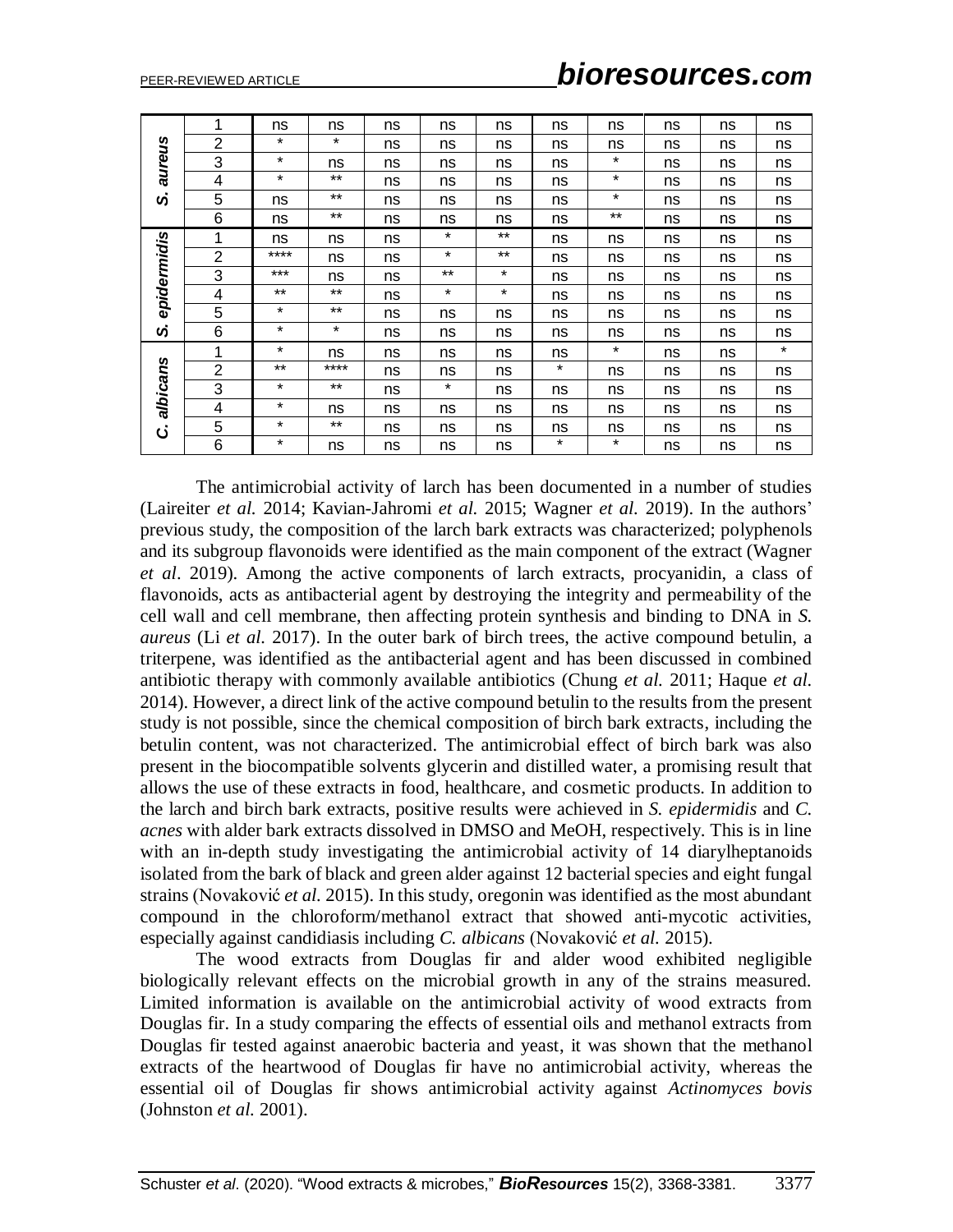The lack of antimicrobial activity of these extracts could also be explained by the method of extraction used in this study. For comparative reasons, the authors kept the extracting methods consistent over the various solvents as well as the different wood types, which might result in different degrees of extracted compounds and further affect the extent of inhibition. Therefore, it can be assumed that the amount of substances, especially when using distilled water in the current setting for extraction, were limited in influencing microbial growth. For distilled water, the use of pressurized hot water to extract wood compounds, a method described by Ravber *et al.* should be considered for further studies in obtaining higher concentrations of compounds (Ravber *et al.* 2015). In addition, each type of wood might need specific conditions to dissolve the active components, which would need to be further refined. In this respect, an analysis of the extracted wood compounds comparing the different solvents and further antimicrobial testing of isolated component groups should be performed to identify the active antimicrobial wood component. This would also clarify if the effects observed were due to a combined effect of several compounds. In addition, host-pathogen co-culture assay should be performed to simultaneously measure the efficacy and tolerability of antimicrobial compounds and to mimic natural bacterial infections.

Taken together, the present results could show that biological and biocompatible extracting agents, such as distilled water, glycerin, and DMSO, were suitable to extract compounds from wood sawdust and show promising antimicrobial capacities in combination with specific wood types such as larch and birch bark. These extracts could be used in topical applications and as pharmaceuticals to treat skin infections as well as cosmetic ingredients to deter skin pathogens and maintain skin health. The diverse spectrum of antimicrobial activities from different wood types, and the use of biocompatible extracting agents make them promising candidates for the development of cosmetic products that deter dermatological pathogens.

# **CONCLUSIONS**

- 1. Biocompatible solvents distilled water, DMSO, and glycerin were suitable extracting agents for wood compounds, which exhibited intrinsic antimicrobial activities at a 5% v/v concentration.
- 2. Wood extracts, especially from larch and birch bark, markedly inhibited microbial growth in an additive or synergistically manner to the biocompatible solvents. The effects observed in extracts from Douglas fir as well as alder wood were negligible.
- 3. It was shown that accurate results can be obtained even in cases where the extracts had significant coloration. It was possible to compensate for the effects of changes in color and optical measurements, as well as effects of solvent toxicity, when carrying out antimicrobial assays.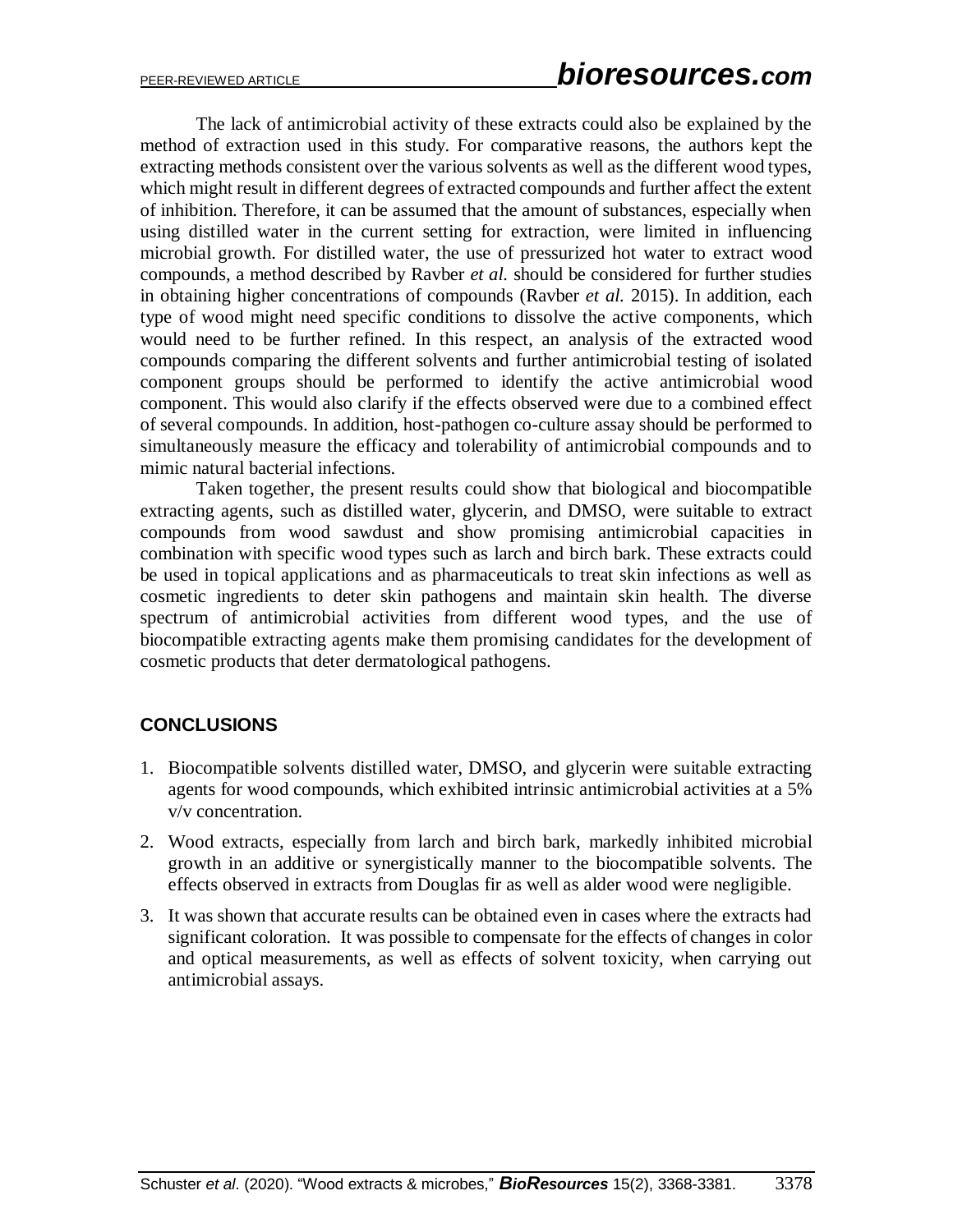# **ACKNOWLEDGMENTS**

The authors are grateful for the financial support of the institutional Health Science Funding (Project Number: 7081\_017). In addition, the authors thank the Department of Forest Products Technology and Timber Construction at the Salzburg University of Applied Sciences for providing the wood samples. The Department of Microbiology at the Salzburg University Hospital is acknowledged for providing some of the bacterial strains.

# **REFERENCES CITED**

- Capriotti, K., and Capriotti, J. A. (2012). "Dimethyl sulfoxide: History, chemistry, and clinical utility in dermatology," *The Journal of Clinical and Aesthetic Dermatology* 5(9), 24–26.
- Carpentier, B. (1997). "Sanitary quality of meat chopping board surfaces: A bibliographical study," *Food Microbiology* 14(1), 31–37. DOI: 10.1006/fmic.1996.0061
- Chung, P. Y., Navaratnam, P., and Chung, L. Y. (2011). "Synergistic antimicrobial activity between pentacyclic triterpenoids and antibiotics against *Staphylococcus aureus* strains," *Annals of Clinical Microbiology and Antimicrobials* 10, Article number 25. DOI: 10.1186/1476-0711-10-25
- Gazoni, V. F., Balogun, S. O., Arunachalam, K., Oliveira, D. M., Filho, V. C., Lima, S. R., Colodel, E. M., Soares, I. M., Ascêncio, S. D., and Martins, D. T. D. O. (2018). "Assessment of toxicity and differential antimicrobial activity of methanol extract of rhizome of *Simaba ferruginea* A. St.-Hil. and its isolate canthin-6-one," *Journal of Ethnopharmacology* 223, 122-134. DOI: 10.1016/j.jep.2018.05.014
- Gilbert, R. J., and Watson, H. M. (1971). "Some laboratory experiments on various meat preparation surfaces with regard to surface contamination and cleaning," *International Journal of Food Science + Technology* 6(2), 163-170. DOI: 10.1111/j.1365-2621.1971.tb01604.x
- Goh, S. G., Leili, A.-H., Kuan, C. H., Loo, Y. Y., Lye, Y. L., Chang, W. S., Soopna, P., Najwa, M. S., Tang, J. Y. H., Yaya, R., *et al.* (2014). "Transmission of *Listeria monocytogenes* from raw chicken meat to cooked chicken meat through cutting boards," *Food Control* 37(1), 51-55. DOI: 10.1016/j.foodcont.2013.08.030
- Haque, S., Nawrot, D. A., Alakurtti, S., Ghemtio, L., Yli-Kauhaluoma, J., and Tammela, P. (2014). "Screening and characterisation of antimicrobial properties of semisynthetic betulin derivatives," *PLoS One* 9(7), 1-9. DOI: 10.1371/journal.pone.0102696
- Johnston, W. H., Karchesy, J. J., Constantine, G. H., and Craig, A. M. (2001). "Antimicrobial activity of some Pacific Northwest woods against anaerobic bacteria and yeast," *Phytotherapy Research: PTR* 15(7), 586-588.
- Kavian-Jahromi, N., Schagerl, L., Dürschmied, B., Enzinger, S., Schnabl, C., Schnabel, T., and Petutschnigg, A. (2015). "Comparison of the antibacterial effects of sapwood and heartwood of the larch tree focusing on the use in hygiene sensitive areas," *European Journal of Wood and Wood Products* 73(6), 841-844. DOI: 10.1007/s00107-015-0935-8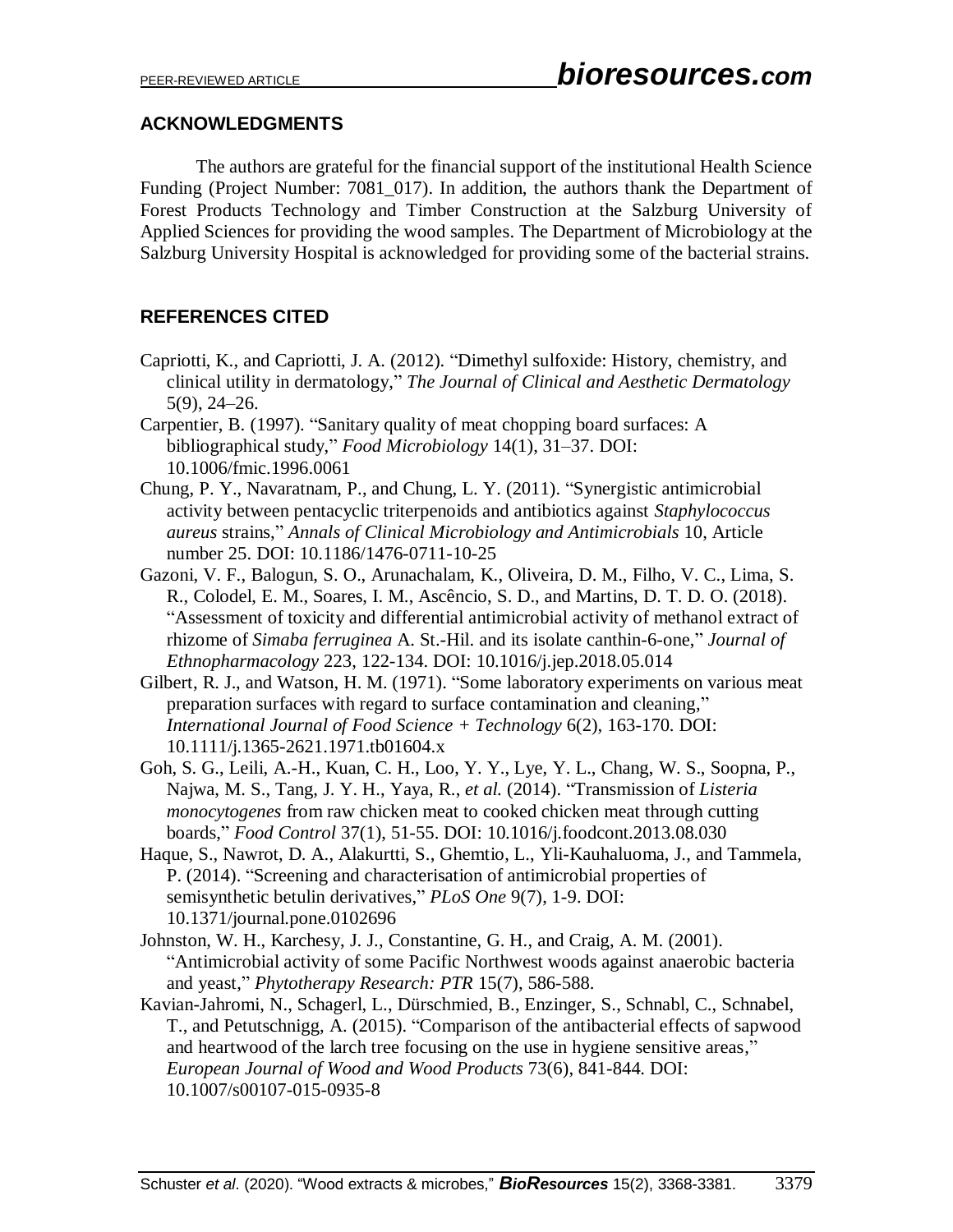- Laireiter, C. M., Schnabel, T., Köck, A., Stalzer, P., Petutschnigg, A., Oostingh, G. J., and Hell, M. (2014). "Active anti-microbial effects of larch and pine wood on four bacterial strains," *BioResources* 9(1), 273-281. DOI: 10.15376/biores.9.1.273-281
- Li, X., He, C., Song, L., Li, T., Cui, S., Zhang, L., and Jia, Y. (2017). "Antimicrobial activity and mechanism of Larch bark procyanidins against *Staphylococcus aureus*," *Acta Biochimica et Biophysica Sinica* 49(12), 1058-1066. DOI: 10.1093/abbs/gmx112
- Novaković, M., Novaković, I., Cvetković, M., Sladić, D., and Tešević, V. (2015). "Antimicrobial activity of the diarylheptanoids from the black and green alder," *Brazilian Journal of Botany* 38(3), 441-446. DOI: 10.1007/s40415-015-0151-0
- Padmawar, A., and Bhadoriya, U. (2018). "Glycol and glycerin: Pivotal role in herbal industry as solvent/co-solvent," *World Journal of Pharmaceutical and Medical Research* 4(5), 153-155.
- Plumed-Ferrer, C., Väkeväinen, K., Komulainen, H., Rautiainen, M., Smeds, A., Raitanen, J. E., Eklund, P., Willför, S., Alakomi, H. L., Saarela, M., *et al.* (2013). "The antimicrobial effects of wood-associated polyphenols on food pathogens and spoilage organisms," *International Journal of Food Microbiology* 164(1), 99-107. DOI: 10.1016/j.ijfoodmicro.2013.04.001
- Ravber, M., Knez, Z., and Skerget, M. (2015). "Isolation of phenolic compounds from larch wood waste using pressurized hot water: Extraction, analysis and economic evaluation," *Cellulose* 22, 3359-3375. DOI: 10.1007/s10570-015-0719-7
- Roy, D., Knapp, J. S., Guthrie, J. T., and Perrier, S. (2008). "Antibacterial cellulose fiber *via* RAFT surface graft polymerization," *Biomacromolecules* 9(1), 91-99. DOI: 10.1021/bm700849j
- Scheffler, A. (2019). "The wound healing properties of betulin from birch bark from bench to bedside," *Planta Medica* 85(7), 524-527. DOI: 10.1055/a-0850-0224
- Schwieger-Briel, A., Ott, H., Kiritsi, D., Laszcyk-Laue, M., Bodemer, C. (2019). "Mechanism of Oleogel-S10: A triterpene preparation for the treatment of epidermolysis bullosa," *Dermatologic Therapy* 32(4). DOI: 10.1111/dth.12983
- Smith, K. E. C., Oostingh, G. J., and Mayer, P. (2010). "Passive dosing for producing defined and constant exposure of hydrophobic organic compounds during *in vitro* toxicity tests," *Chemical Research in Toxicology* 23(1), 55-65. DOI: 10.1021/tx900274j
- Soares, V. M., Pereira, J. G., Viana, C., Izidoro, T. B., Bersot, L. D. S., and Pinto, J. P. d. A. N. (2012). "Transfer of *Salmonella enteritidis* to four types of surfaces after cleaning procedures and cross-contamination to tomatoes," *Food Microbiology* 30(2), 453-456. DOI: 10.1016/j.fm.2011.12.028
- Stern, T., Ranacher, L., Mair, C., Berghäll, S., Lähtinen, K., and Forsblom, M. (2018). "Perceptions on the importance of forest sector innovations: Biofuels, biomaterials, or niche products?," *Forests* 9(5), 255-268. DOI: 10.3390/f9050255
- Timm, M., Saaby, L., Moesby, L., and Hansen, E. W. (2013). "Considerations regarding use of solvents in *in vitro* cell based assays," *Cytotechnology* 65(5), 887–894. DOI: 10.1007/s10616-012-9530-6
- Vainio-Kaila, T., Kyyhkynen, A., Rautkari, L., and Siitonen, A. (2015). "Antibacterial effects of extracts of *Pinus sylvestris* and *Picea abies* against *Staphylococcus aureus*, *Enterococcus faecalis*, *Escherichia coli*, and *Streptococcus pneumoniae*," *BioResources* 10(4), 7763-7771. DOI: 10.15376/biores.10.4.7763-7771